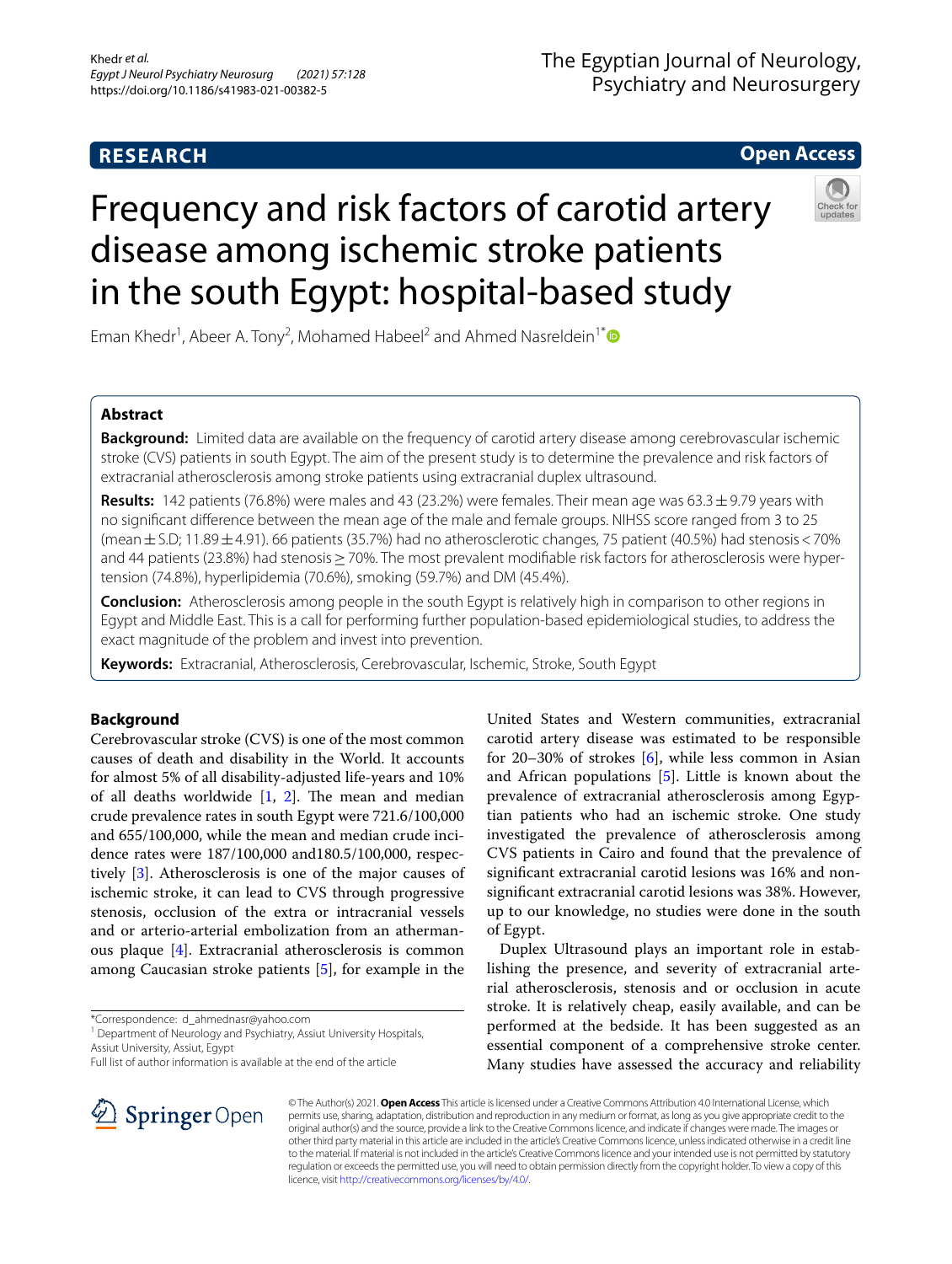of duplex ultrasound by comparing it to digital subtraction angiography as a reference method, with an excellent accuracy to identify high-grade stenosis (70%) with sensitivity up to  $98\%$  [[7\]](#page-4-6). The aim of our work is to study the frequency and risk factors of carotid artery disease among patients with acute ischemic stroke in the south Egypt using duplex Ultrasound.

#### **Methods**

Our hospital based cross-sectional study was performed in the period from August 2017 to August 2018. One hundred and eighty-fve patients with acute cerebrovascular stroke (CVS) were recruited according to the defnition of Stroke [[8\]](#page-4-7) from the department of Neurology at one of the University Hospitals, at the south Egypt.

We prospectively studied patients with the following inclusion criteria: acute CVS (duration<1 month) and Transient ischemic attack (TIA) in patients>18 years. The following were the exclusion criteria: Patients with hemorrhagic stroke and refusal to participate. All patients were subjected to the following: complete history taking including the demographic data, and risk factors, such as smoking, hypertension, diabetes, dyslipidemia, any history of cardiac disease. The hypertensive patient was defned as a patient with systolic blood pressure 140 mmHg or above and/or diastolic blood pressure 90 mmHg or above, measured in at least two diferent occasions or if a patient was previously known to have taken antihypertensive drugs [\[9](#page-4-8)]. Diabetes mellitus (DM) was defned as fasting plasma glucose of≥126 mg/dl, and/or 2-h plasma glucose in the 75 g oral glucose tolerance test  $\geq$  200 mg/dL, random plasma glucose  $\geq$  200 mg/ dl and HbA1c  $\geq$  6.5% (a criterion which is recommended by the World Health Organization) [[10\]](#page-4-9). History of cigarette smoking which considered positive if the patient had smoked 10 cigarettes daily for at least 1 year. Ischemic heart disease (IHD) was considered if the patient had a recent or history of myocardial infarction, were on antiangina drugs, or had typical ECG fndings of recent / previous ischemic events. The patients with nonspecific ST segment and/or T wave changes were not considered as IHD. The assessment of stroke severity with the National Institutes of Health Stroke Scale (NIHSS) was performed to each patient as well as full Laboratory screening and neuroimaging including CT brain and MRI, MRA brain to confrm our fndings.

Patients or their family members gave signed an informed consent after explanation of the study methods was provided. Local ethical committee proved the study.

Duplex ultrasonography was performed for each patient using a Philips HD5 (Philips Medical Systems, Nederland B.V.) with L 3–12 MHz linear transducer probe. The examination of extracranial arteries including Intimal medial thickness (IMT) of the common carotid artery (CCA). Quantifcation of the IMT at the distal wall of the CCA was done for both sides for every patient and the highest value of the 2 sides was used. The peak systolic velocities (PSVs) and end diastolic velocities (EDVs) were measured in the common, internal, and external carotid arteries (CCA, ICA, ECA) with L 3–12 MHz linear transducer probe and when stenosis was detected the velocities were measured at the maximally stenotic area. The examination was performed by two experienced sonographers to confrm the descriptive fndings and measurements among screened patients. The criteria of atherosclerotic changes were interpreted according to the criteria published by the Society of Radiologists in Ultrasound as CCA IMT>0.1 cm was considered abnormal and A significant ICA stenosis or  $\geq$  70% ICA stenosis is diagnosed when the ICA PSV is greater than 230 cm/s and visible plaque and luminal narrowing are seen at grayscale and color Doppler US. Additional criteria include ICA/CCA PSV ratio>4 and ICA EDV>100 cm/s. The higher the Doppler parameter lies above the threshold of 230 cm/s, the greater the likelihood of severe disease [[11\]](#page-4-10). Peak systolic velocities (PSVs) and end diastolic velocities (EDVs) were measured in the common, external, and internal carotid arteries and when stenosis was detected the velocities were measured at the maximally stenotic area.

Data were analyzed using IBM SPSS Statistics for Windows, Version 24.0. Released 2016. Armonk, NY: IBM Corp. Descriptive statistics: means, standard deviations, medians and percentages were calculated. Test of signifcances: Chi-square test was used to compare the diference in distribution of frequencies among diferent groups. For continuous variables, independent *t* test analysis was carried out to compare the means of normally distributed data, while Mann–Whitney *U* test was calculated to test the median diferences of the data that do not follow normal distribution. For continuous variables with more than two categories; ANOVA test was calculated to test the mean diferences of the data that follow normal distribution. Agreement between MRA and Duplex in diagnosis of extracranial stenosis was examined using weighted Cohen's kappa coefficient (*κ*); values  $< 0$  indicating no agreement and  $0-0.20$  slight, 0.21–0.40 fair, 0.41–0.60 moderate, 0.61–0.80 substantial, and 0.81–1 almost perfect agreement. A *p* value equals or less than 0.05 was considered signifcant.

## **Results**

185 patients with CVS were included in this study, 142 patients (76.8%) were males and 43 (23.2%) were females. Their ages ranged from 43 to 87 years with mean age  $63.3 \pm 9.79$  years and without significant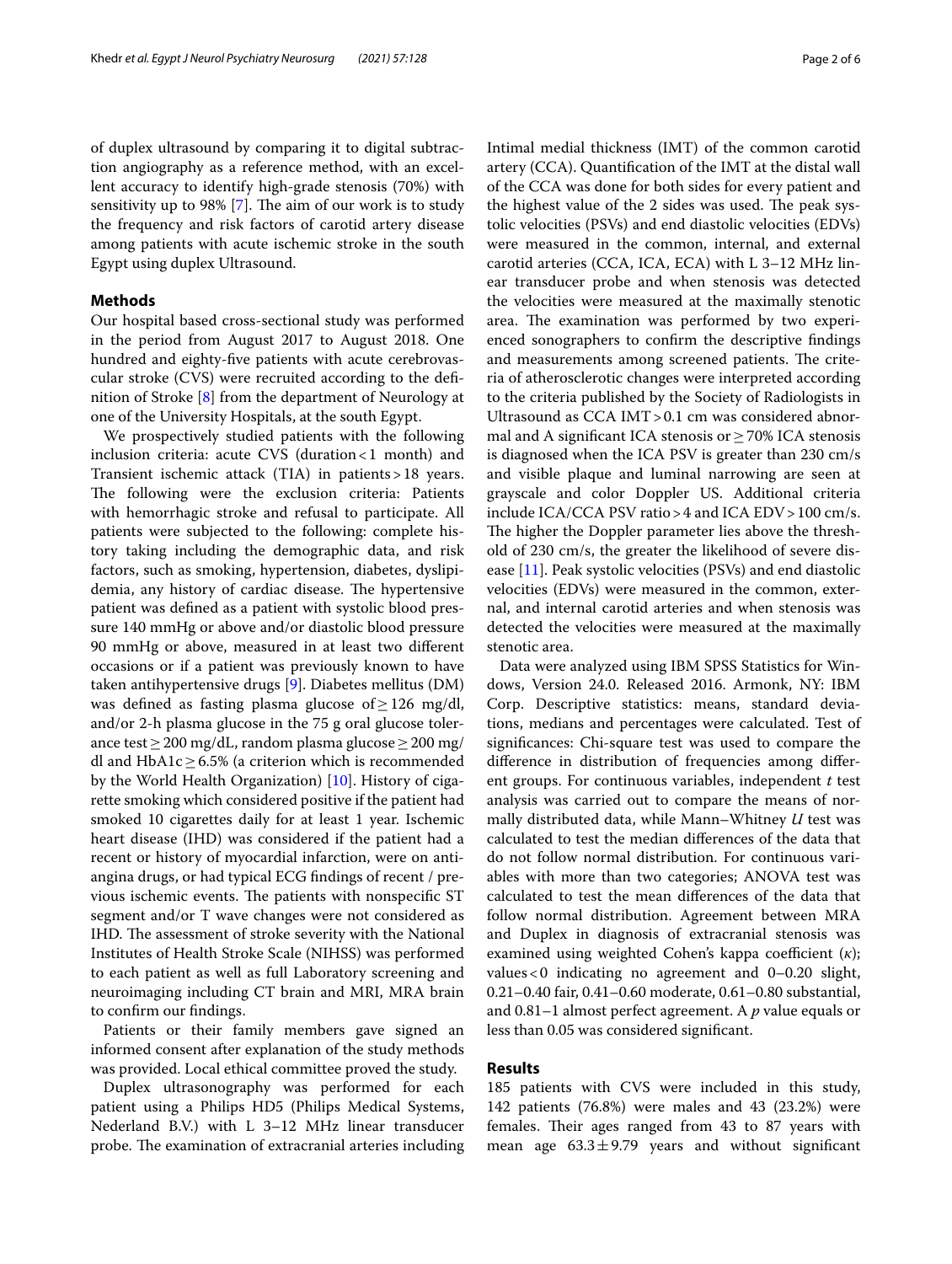diference between the mean age of the male and female groups. NIHSS score ranged from 3 to 25 (mean  $\pm$  S.D; 11.89 $\pm$ 4.91). (The baseline characteristics of both groups shown in Table [1\)](#page-2-0).

119 patients (64.3%) showed extracranial atherosclerotic changes, while 66 patients (35.7%) showed no atherosclerotic changes. The mean age of the atherosclerotic group  $(64.99 \pm 9.11)$  was significantly higher than the mean age of the non-atherosclerotic group  $(60.2 \pm 10.3)$ . Males were signifcantly higher in the atherosclerotic group (76.3%) than non-atherosclerotic group (45.8%). The prevalence of DM, hypertension, hyperlipidemia, and smoking were signifcantly higher among atherosclerotic group than non-atherosclerotic group (Table [2\)](#page-2-1).

The significant extracranial atherosclerosis was observed in 44 patients (23.8%), most of them were males 43 (97.7%) and older than 60 years (95.5%). The most prevalent risk factors among this group were Hypertension (97.7%), hyperlipidemia (88.6%), smoking (75%), DM  $(65.9%)$  and IHD  $(54.5%)$ . The non-significant extracranial atherosclerosis (stenosis<70%) was observed in 75 patients (40.5% of our patients).

65.3% of them are older than 60 years and 81.3% of them are males (Table  $3$ ). The prevalence of the previously mentioned risk factors was signifcantly higher among group of signifcant extracranial atherosclerosis.

Our ultrasonographic results were confrmed with Magnetic resonance Angiography on Brain. The MRA protocol screened extracranial carotid starting from its origin at the arch of the Aorta. The overall agreement between MRA and duplex was in 95.4% of cases and discordant results were 4.6% of cases, weighted kappa agreement 0.906, *p* value < 0.001.

Multivariate logistic regression analysis showed that hypertension (OR 18.866, *p* value 0.007), age (odds ratio,

<span id="page-2-0"></span>**Table 1** Baseline characteristics of the study population

| Variable                | Number (%)      |
|-------------------------|-----------------|
| Age (mean $\pm$ S.D.)   | $63.3 \pm 9.79$ |
| $\leq$ 60 years         | 73 (39.5%)      |
| $>60$ years             | 112 (60.5%)     |
| Gender                  |                 |
| Male                    | 142 (76.8%)     |
| Female                  | 43 (23.2%)      |
| <b>DM</b>               | 71 (38.4%)      |
| Hypertension            | 116 (62.7%)     |
| Ischemic heart disease  | 61 (33%)        |
| Dyslipidemia            | 96 (51.9%)      |
| Smoking                 | 91 (49.2%)      |
| NIHSS (mean $\pm$ S.D.) | $11.89 + 4.91$  |
|                         |                 |

*S.D.* standard deviation

<span id="page-2-1"></span>**Table 2** Distribution of risk factors among atherosclerotic and non-atherosclerotic groups

|                           | Non-<br>atherosclerotic<br>patients ( $n = 66$ )<br>Number (%) | Atherosclerotic<br>patients<br>$(n=119)$<br>Number (%) | <i>p</i> -value |
|---------------------------|----------------------------------------------------------------|--------------------------------------------------------|-----------------|
| Age                       | $60.2 \pm 10.3$                                                | $64.99 \pm 9.11$                                       | $0.001**$       |
| $<$ 60 years              | 45 (68.2%)                                                     | 28 (23.5%)                                             | $< 0.001$ **    |
| $>60$ years               | 21 (31.8%)                                                     | 91 (76.5%)                                             |                 |
| Gender                    |                                                                |                                                        |                 |
| Male                      | 38 (57.6%)                                                     | 104 (87.4%)                                            | $< 0.001**$     |
| Female                    | 28 (42.4%)                                                     | 15 (12.6%)                                             |                 |
| <b>DM</b>                 | 17 (25.8%)                                                     | 54 (45.4%)                                             | $0.009**$       |
| Hypertension              | 27 (40.9%)                                                     | 89 (74.8%)                                             | $0.001**$       |
| Ischemic heart<br>disease | 20 (30.3%)                                                     | 41 (34.5%)                                             | 0.565           |
| Dyslipidemia              | 19 (28.7%)                                                     | 84 (70.6%)                                             | $< 0.001**$     |
| Smoking                   | 20 (30.3%)                                                     | 71 (59.7%)                                             | $< 0.001**$     |
| <b>NIHSS</b>              | $11.74 \pm 4.91$                                               | $11.97 \pm 4.99$                                       | 0.769           |

OR 8.638, *p* value 0.012), hyperlipidemia (OR 5.783, *p* value 0.007), and smoking (OR 4.858, *p* value 0.003) were independent predictors of the severity of carotid-atherosclerotic disease (Table [4\)](#page-3-0).

## **Discussion**

The sonographic results of our study clearly outlined the carotid atherosclerotic changes among CVS patients in the south Egypt and identifed the risk factors associated with these changes.

<span id="page-2-2"></span>

| <b>Table 3</b> Frequency of different degrees of carotid |  |  |  |
|----------------------------------------------------------|--|--|--|
| atherosclerosis among the study population               |  |  |  |

| Extracranial<br>stenosis $<$ 70%<br>$(n=75)$ | Extracranial<br>stenosis<br>$>$ 70% (n = 44) | <i>p</i> -value |
|----------------------------------------------|----------------------------------------------|-----------------|
|                                              |                                              |                 |
| 26 (34.7%)                                   | 2(4.5%)                                      | < 0.001         |
| 49 (65.3%)                                   | 42 (95.5%)                                   |                 |
|                                              |                                              |                 |
| 61 (81.3%)                                   | 43 (97.7%)                                   | 0.009           |
| 14 (18.7%)                                   | 1(2.3%)                                      |                 |
| 25 (33.3%)                                   | 29 (65.9%)                                   | 0.001           |
| 46 (61.3%)                                   | 43 (97.7%)                                   | < 0.001         |
| 17 (22.7%)                                   | 24 (54.5%)                                   | < 0.001         |
| 45(60%)                                      | 39 (88.6%)                                   | 0.001           |
| 38 (50.7%)                                   | 33 (75%)                                     | 0.009           |
| $12.12 + 2.6$                                | $11.80 \pm 1.7$                              | 0.533           |
|                                              |                                              |                 |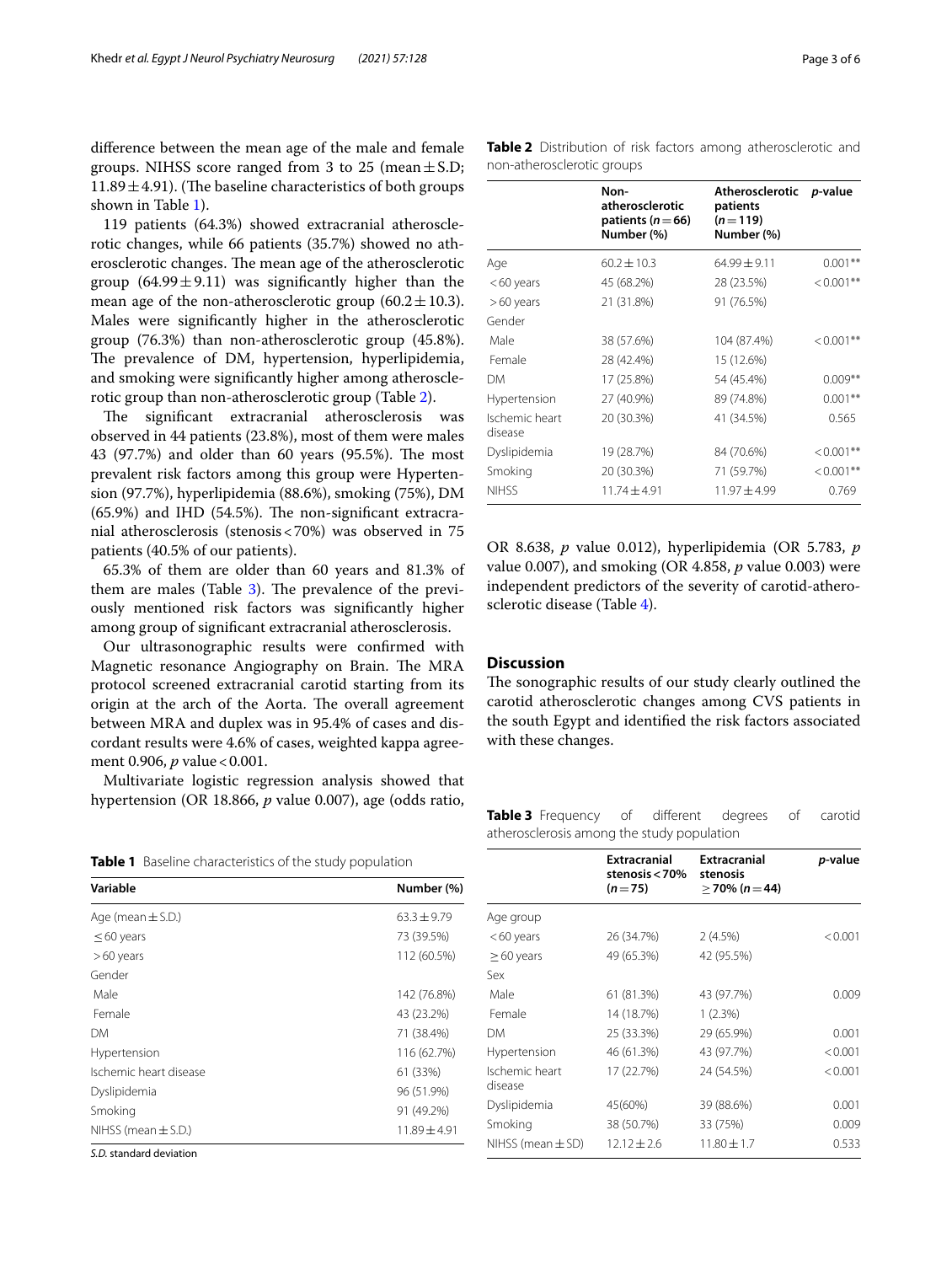<span id="page-3-0"></span>**Table 4** Independent predictors of signifcant extra cranial atherosclerosis≥70%

| <b>Factor</b>          | Odds ratio | 95% Cl*         | p-value |
|------------------------|------------|-----------------|---------|
| Age ( $\geq 60$ years) | 8.638      | 1.607-16.424    | 0.012   |
| Sex (male)             | 1.167      | 0.454-1.822     | 0.142   |
| <b>DM</b>              | 1457       | $0.512 - 4.145$ | 0.481   |
| Hypertension           | 18.866     | 2.256-37.157    | 0.007   |
| Ischemic heart disease | 1.682      | 0564-5016       | 0.351   |
| Dyslipidemia           | 5.783      | 1.620-19.651    | 0.007   |
| Smoking                | 4.858      | 1.713-13.781    | 0.003   |

*CI* confdence interval

Bolding the numbers was used to draw the attention of the readers to the positive results, bold values are the independent predictors of the atherosclerosis

119 patients (64.3%) out of 185 patients showed extracranial carotid atherosclerotic changes.

The frequency was higher than population in the Cairo region as atherosclerotic carotid artery disease was present in 41% of the study population [[12\]](#page-5-0). Our frequency was higher than population in the Iran (49%) [[13](#page-5-1)], Pakistan (56%) of stroke patients [[14](#page-5-2)]. Another study in China showed that the prevalence of carotid atherosclerosis among patients with frst-ever cerebral infarction (59.38%) [[15\]](#page-5-3) and 30.4% among Indian stroke patients  $[16]$  $[16]$ . Our frequency was near to its frequency among population in United States. Examination of 1189 members of the Framingham cohort (asymptomatic), aged 66–93 years, revealed atherosclerotic changes in 70% of patients  $[17]$  $[17]$  $[17]$ . These findings mean that population in the south of Egypt have high frequency of carotid atherosclerosis near to Caucasian population and higher than population in north Egypt, another population in the middle east and Asian population.

44 patients (23.8%) showed signifcant carotid stenosis 70–99%, while 75 patients (40.5%) showed stenosis<70%. This percentage of significant carotid stenosis was much higher than the population in the Cairo region (0.8%), while frequency of carotid stenosis<70% was similar to our which was 41% [\[12](#page-5-0)]. Another study performed in the Cairo region also showed that their prevalence of signifcant extracranial carotid lesions was 16% and non-signifcant extracranial carotid lesions was recorded in 38% [ $18$ ]. The marked discrepancy between the previous two studies could be attributed to the variation in the sample size which was 4733 patients in the frst study and 50 in the second one. Moreover, the frst study included stroke and ischemic heart disease patients while the second study included only stroke patients. Although this discrepancy, our prevalence of signifcant carotid atherosclerosis was considered higher than Cairo region.

In the present study the signifcant extracranial atherosclerosis found to be higher also than population in the Middle East, such as Iran population (18%) [\[13](#page-5-1)] and Saudi population (9%) [\[19](#page-5-7)]. Our signifcant stenosis were higher than Asian population, such as Pakistani populations (12%) [[20\]](#page-5-8) and Taiwan population  $(9%)$   $[21]$  $[21]$  $[21]$  and  $(6%)$   $[22]$  $[22]$ . Our frequency of significant stenosis was as high as Caucasian population (20–30%)  $[23–25]$  $[23–25]$  $[23–25]$  $[23–25]$ . This high percentage of significant carotid stenosis could be explained by the high percent of vascular risk factors associated with this group, which play an important role for developing atheroma.

The hypertension, diabetes mellitus, dyslipidemia and smoking were the most important modifable vascular risk factors associated with carotid atherosclerosis and the multivariate stepwise logistic regression analysis of our data showed that Age, hypertension, hyperlipidemia and smoking are independent predictors of severe carotid atherosclerosis  $($ >70%).

Comparing the prevalence of vascular risk factors in our study with other studies showed that the prevalence of hypertension among the atherosclerotic group was 74.8% which is higher than its prevalence in Assiut and Qena governorates in the north of southern Egypt (66% and 62.2%, respectively) [[26,](#page-5-13) [27](#page-5-14)], much higher than north of Egypt  $(38%)$  [\[12](#page-5-0)]. The current study prevalence was near to Caucasians (72%), Hispanics (70%) and Asians (75%) and lower than its prevalence among African Americans (97%) [[25\]](#page-5-12).

The high prevalence rate among people in the south of Egypt in comparison to north of Egypt could be explained by Hasan and colleagues [\[28](#page-5-15)], Mosley and colleagues [[29\]](#page-5-16) whom studied blood pressure diferences among Egyptian population and found high prevalence of hypertension among people in Aswan Governorate, they hypothesized that hypertension is higher among dark skin people which is common among people in Aswan Governorate. The high prevalence rate of hypertension among population in Aswan in comparison to other population in the south of Egypt could be explained by their selection criteria of the study sample as they did not exclude patients with cardioembolic, hypercoagulable states and vasculitis syndromes, such as the current study.

We had high prevalence of DM (75.4%) than people in the Cairo region  $(38%)$  [[18](#page-5-6)], Assiut region 38.6% [\[26](#page-5-13)], people in Pakistan (37%) [[20](#page-5-8)] and Asians (37%), Hispanics (50%), Caucasians (28%) and African Americans  $(31%)$  [\[25](#page-5-12)]. We had slightly higher prevalence rate of Dyslipidemia (68.4%) than people at the Cairo region (62%) [[18\]](#page-5-6), much higher than Caucasians (19%), African Americans (16%), Hispanics (15%) and Asians (9%)  $[25]$  $[25]$ . The high rates of DM and Dyslipidemia could be explained by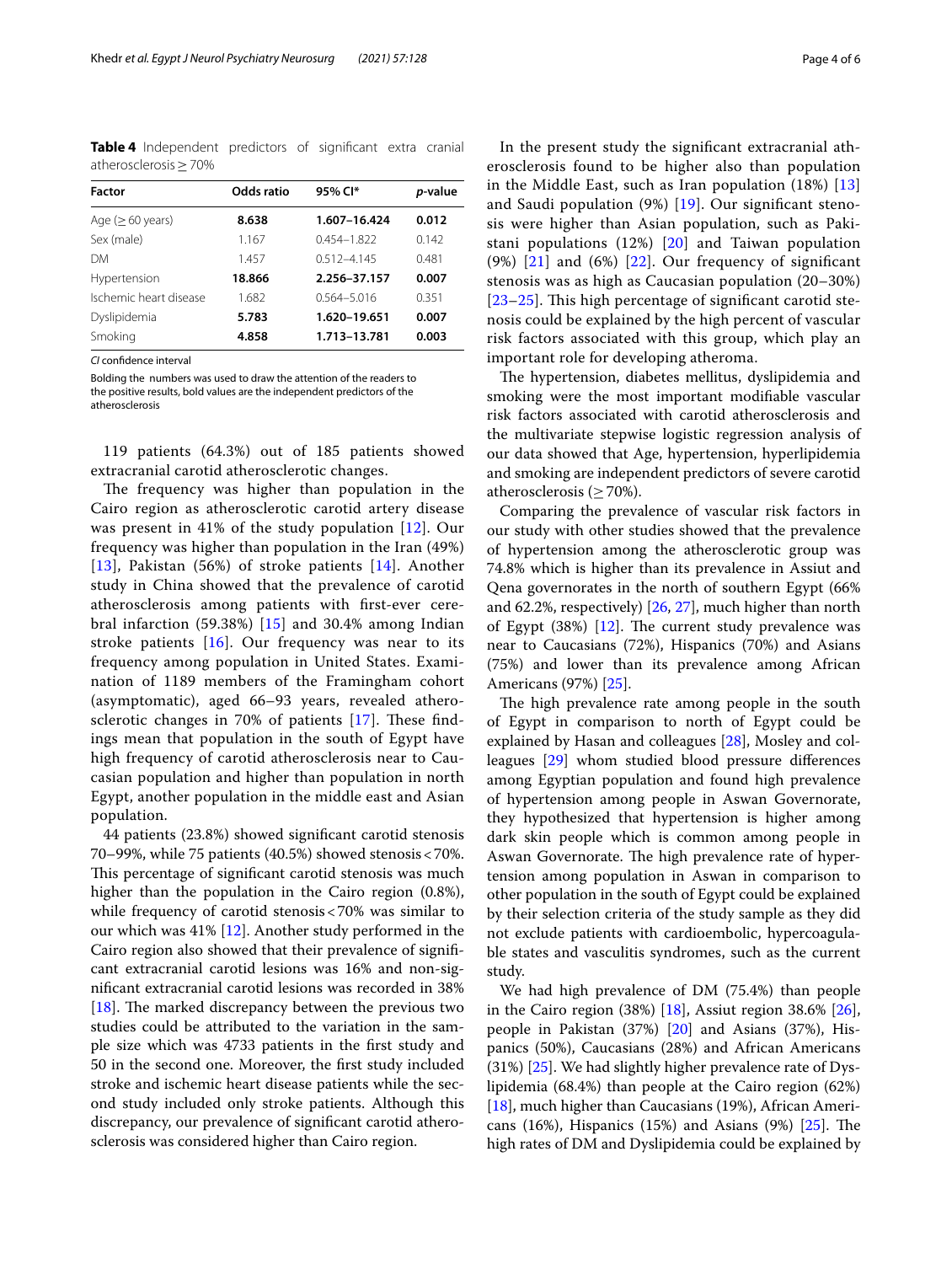<span id="page-4-11"></span>**Table 5** Distribution of atherosclerotic ischemic stroke risk factors among people in the south of Egypt in comparison to diferent regions

|                            | DM    |     | Hypertension Dyslipidemia Smoking |       |
|----------------------------|-------|-----|-----------------------------------|-------|
| Our study                  | 75.4% | 83% | 68.4                              | 71.9% |
| Cairo [18]                 | 38%   | 76% | 62%                               | 50%   |
| Assiut [3, 26]             | 38.6% | 66% |                                   |       |
| North of Eqypt (%)<br>[12] | 27.6% | 38% |                                   |       |
| Pakistan [20]              | 37%   | 59% |                                   | 24%   |
| Caucasians [25]            | 28%   | 72% | 19%                               | 56%   |
| Hispanics [25]             | 50%   | 70% | 1.5%                              |       |
| Asians [25]                | 37%   | 75% | 9%                                |       |
| African Americans<br>[25]  | 31%   | 97% | 16%                               | 59%   |

unhealthy feeding habits among population in the south of Egypt and lack of physical exercise [[30\]](#page-5-17). People in the south of Egypt had higher rate of smoking (71.9%) than people in the Cairo region (50%) [[18\]](#page-5-6), Caucasians (56%) and African Americans (59%) and people in Pakistan (25%) [\[20](#page-5-8)] (Table [5](#page-4-11)).

## **Conclusion**

The high prevalence rates of the vascular risk factors among population in the south Egypt could explain the higher frequency of carotid atherosclerosis in the south Egypt, as 23.8% showed signifcant carotid stenosis (70– 99%), while 40.5% showed insignifcant stenosis (<70%).

## **Limitations of our study**

The present study had some limitations such as its hospital-based study and not population-based study which considered more reliable indicator of true disease patterns. Female patients in the south Egypt prefer to continue their treatment at home which was refected on the sex distribution in our sample. Moreover, Doppler studies are operator-dependent, with a sensitivity and specifcity of 90% and 88% [[7\]](#page-4-6). We did not analyze interobserver variability for evaluation of degree of atherosclerosis, which may be a source of potential bias.

#### **Acknowledgements**

Not applicable.

#### **Authors' contributions**

All authors have read and approved the manuscript. EK: developed the theory and supervised the fndings of this work. AT: Investigated the patients and supervised the fndings of the work. MH: investigated the patients. AN: Participated in the research idea development, wrote the manuscript with input from all authors. All authors read and approved the fnal manuscript.

#### **Funding**

Not applicable.

#### **Availability of data and materials**

The data sets used and/or analyzed during the current study are available from the corresponding author on reasonable request.

## **Declarations**

#### **Ethics approval and consent to participate**

Patients or their family members gave signed an informed consent after explanation of the study methods was provided. Local ethical committee of the faculty of medicine, Aswan University proved the study in September 2017 (IRB no: ASWU/171/9/17).

#### **Consent for publication**

Not applicable

#### **Competing interests**

The authors declare that they have no competing interests.

#### **Author details**

<sup>1</sup> Department of Neurology and Psychiatry, Assiut University Hospitals, Assiut University, Assiut, Egypt.<sup>2</sup> Department of Neurology and Psychiatry, Aswan University Hospitals, Aswan University, Aswan, Egypt.

#### Received: 15 June 2021 Accepted: 4 September 2021 Published online: 20 September 2021

#### **References**

- <span id="page-4-0"></span>1. DALYs GBD, Collaborators H. Global, regional, and national disabilityadjusted life-years (DALYs) for 359 diseases and injuries and healthy life expectancy (HALE) for 195 countries and territories, 1990–2017: a systematic analysis for the Global Burden of Disease Study 2017. Lancet. 2018;392(10159):1859–922.
- <span id="page-4-1"></span>2. Collaborators GBDN. Global, regional, and national burden of neurological disorders, 1990–2016: a systematic analysis for the Global Burden of Disease Study 2016. Lancet Neurol. 2019;18(5):459–80.
- <span id="page-4-2"></span>3. Abd-Allah F, Khedr E, Oraby MI, Bedair AS, Georgy SS, Moustafa RR. Stroke burden in Egypt: data from fve epidemiological studies. Int J Neurosci. 2018;128(8):765–71.
- <span id="page-4-3"></span>4. Johansson BB. Hypertension mechanisms causing stroke. Clin Exp Pharmacol Physiol. 1999;26(7):563–5.
- <span id="page-4-4"></span>5. Gorelick PB, Caplan LR, Hier DB, Parker SL, Patel D. Racial diferences in the distribution of anterior circulation occlusive disease. Neurology. 1984;34(1):54–9.
- <span id="page-4-5"></span>6. Grau AJ, Weimar C, Buggle F, Heinrich A, Goertler M, Neumaier S, et al. Risk factors, outcome, and treatment in subtypes of ischemic stroke: the German stroke data bank. Stroke. 2001;32(11):2559–66.
- <span id="page-4-6"></span>7. Jahromi AS, Cina CS, Liu Y, Clase CM. Sensitivity and specifcity of color duplex ultrasound measurement in the estimation of internal carotid artery stenosis: a systematic review and meta-analysis. J Vasc Surg. 2005;41(6):962–72.
- <span id="page-4-7"></span>8. Sacco RL, Kasner SE, Broderick JP, Caplan LR, Connors JJ, Culebras A, et al. An updated defnition of stroke for the 21st century: a statement for healthcare professionals from the American Heart Association/American Stroke Association. Stroke. 2013;44(7):2064–89.
- <span id="page-4-8"></span>9. Mancia G, Fagard R, Narkiewicz K, Redon J, Zanchetti A, Bohm M, et al. 2013 ESH/ESC guidelines for the management of arterial hypertension: the Task Force for the Management of Arterial Hypertension of the European Society of Hypertension (ESH) and of the European Society of Cardiology (ESC). Eur Heart J. 2013;34(28):2159–219.
- <span id="page-4-9"></span>10. American Diabetes A. 2. Classifcation and diagnosis of diabetes: standards of medical care in diabetes-2020. Diabetes Care. 2020;43(Suppl 1):S14–31.
- <span id="page-4-10"></span>11. Grant EG, Benson CB, Moneta GL, Alexandrov AV, Baker JD, Bluth EI, et al. Carotid artery stenosis: gray-scale and Doppler US diagnosis—Society of Radiologists in Ultrasound Consensus Conference. Radiology. 2003;229(2):340–6.